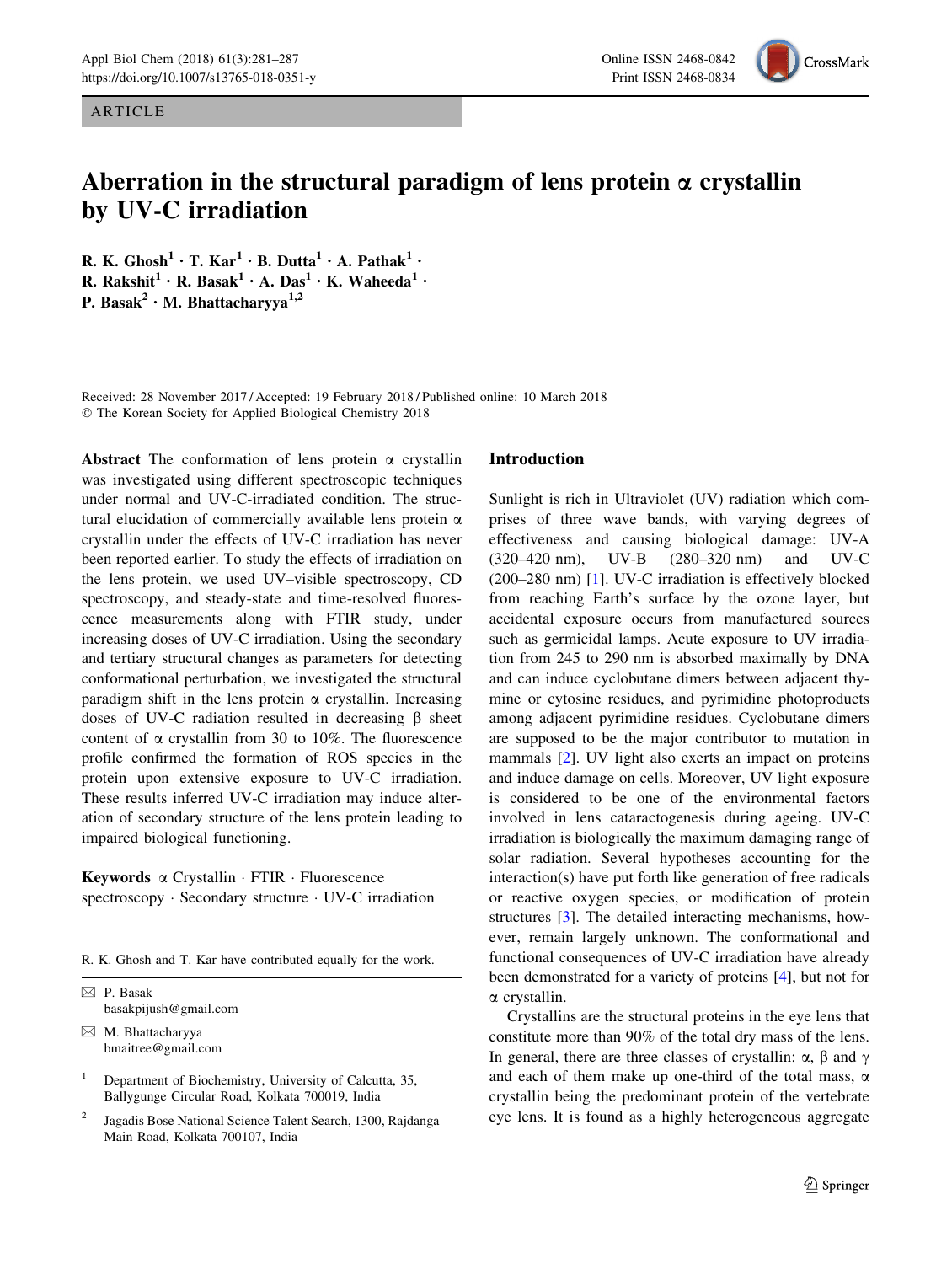with molecular sizes ranging from 300 kDa to over 1000 kDa with an average molecular size of about 800 kDa [[5\]](#page-5-0). Due to the polydisperse nature, very little is known about its quaternary structures. Being a member of the small heat shock protein family (sHSP), its structure consists of the conserved ''a crystallin'' domain flanked by less conserved N- and C-terminal regions [\[6](#page-5-0)], is composed of two subunits:  $\alpha A$  and  $\alpha B$  [\[7](#page-5-0)]. The two isoforms share 57% sequence homology. Native  $\alpha$  crystallin oligomer is made up of less than 15 subunits to more than 50 subunits and the ratio of  $\alpha A$  to  $\alpha B$  in these multimeric complexes is approximately 3:1 [[8\]](#page-5-0).  $\alpha$  crystallin has  $\beta$ -sheet as the predominant secondary structure and 15%  $\alpha$ -helix, 40%  $\beta$ -sheet and the remainder, random coil and turns [\[9](#page-5-0)]. Although  $\alpha$ A crystallin is a lens specific protein,  $\alpha$ B crystallin is quite ubiquitous and has been found in many tissues such as heart, brain, spinal cord, kidney, and skeletal muscle.  $\alpha$ B crystallin has been found to be overexpressed under various stress conditions and increased levels have been found in various neurological diseases such as Alzheimer's and Creutzfeldt-Jacob. aB crystallin has also been found to be interacting with various cytoskeletal proteins and thus function in the remodelling and reorganisation of filament networks [\[10](#page-5-0)].

 $\alpha$  crystallin has been known to maintain the necessary refractive index of the lens and in order to achieve this function, its concentration is very high, reaching a value of 450 mg/ml at the centre of the lens [[11\]](#page-5-0). In addition to maintaining the refractive index of the eye lens,  $\alpha$  crystallin has a chaperone-like activity [\[12](#page-5-0)] contributes the continuous growth of eye lens throughout life and no protein turnover in the terminally differentiated lens fibre cells [\[13](#page-5-0)]. In the lifetime of a person, lens proteins are subjected to a variety of injuries, stresses and post translational modifications causing them to unfold and denature [\[14](#page-5-0)]. Unfolded or denatured proteins tend to aggregate by exposing their hydrophobic regions and leading to formation of insoluble aggregates, thus resulting in light scattering and opacification of lenses [\[15](#page-5-0)]. Owing to the high concentration of  $\alpha$  crystallin in the lens, they function by binding to unfolded or denatured proteins and controlling non-specific aggregation [[16\]](#page-5-0).  $\beta$  and  $\gamma$  crystallins as well as some housekeeping enzymes such as glyceraldehydes-3 phosphate dehydrogenase, enolase, and leucine amino peptidase has been found to serve as substrates of  $\alpha$  crystallin  $[16]$  $[16]$ .

Uncontrolled aggregation of proteins and several mutations in  $\alpha$  crystallin have been known to cause cataract in human population. Cataract, the major cause of blindness worldwide, is caused by protein aggregation within the protected lens environment. With age, covalent protein damage accumulates through several pathways involved in UV radiation, oxidation, deamidation, and truncations. Cataract causes a part of the lens to become opaque, or cloudy. UV irradiation which causes oxidative stress is a considerable risk factor for cataractogenesis [\[17](#page-5-0)].

UV-C radiation-induced alteration of lens protein structure has been observed by estimating the irradiation effect on the secondary and tertiary structures of the protein. Besides using fluorescence spectroscopy, UV absorption spectroscopy, time-resolved fluorescence measurements, Fourier transform infrared (FTIR) and circular dichroism (CD) methods have also been applied. This study is significant from the perspective of the crucial role of lens protein to protect human population from the risk of catrogenesis.

# Materials and methods

# Sample preparation

a Crystallin was purchased from Sigma, USA. a crystallin stock solution  $(1 \mu M)$  was prepared in 0.05 M sodium phosphate buffer. Four samples each of  $0.25 \mu M$  were prepared at pH 7.0.

# UV-C irradiation

A total of 0.25  $\mu$ M  $\alpha$  crystallin samples were exposed to UV-C irradiation in a laminar air flow cabinet (Neo Equipments), for a time period of 30, 60, and 90 min consecutively. A UV-unexposed sample was treated as control throughout the study.

#### UV–visible spectroscopy

Absorbance of samples irradiated in UV light for different time exposure and control were measured in UV–visible spectrophotometer (Varian Cary 50 Bio UV–visible Spectrophotometer) using 1.0-cm quartz cells, in the range of 240–340 nm wavelength.

# CD spectroscopy

CD spectra (Jasco J815, Japan) of UV-irradiated and control samples were recorded. To determine the secondary structure, far UV CD measurements were performed (190–250 nm) at 25  $\degree$ C using cylindrical quartz cuvette of 2 mm path length.

#### Steady-state fluorescence spectroscopy

Fluorescence measurements of both native and UV-irradiated samples were carried out on Varian Cary UV Eclipse fluorescence spectrophotometer using 1.0 cm path length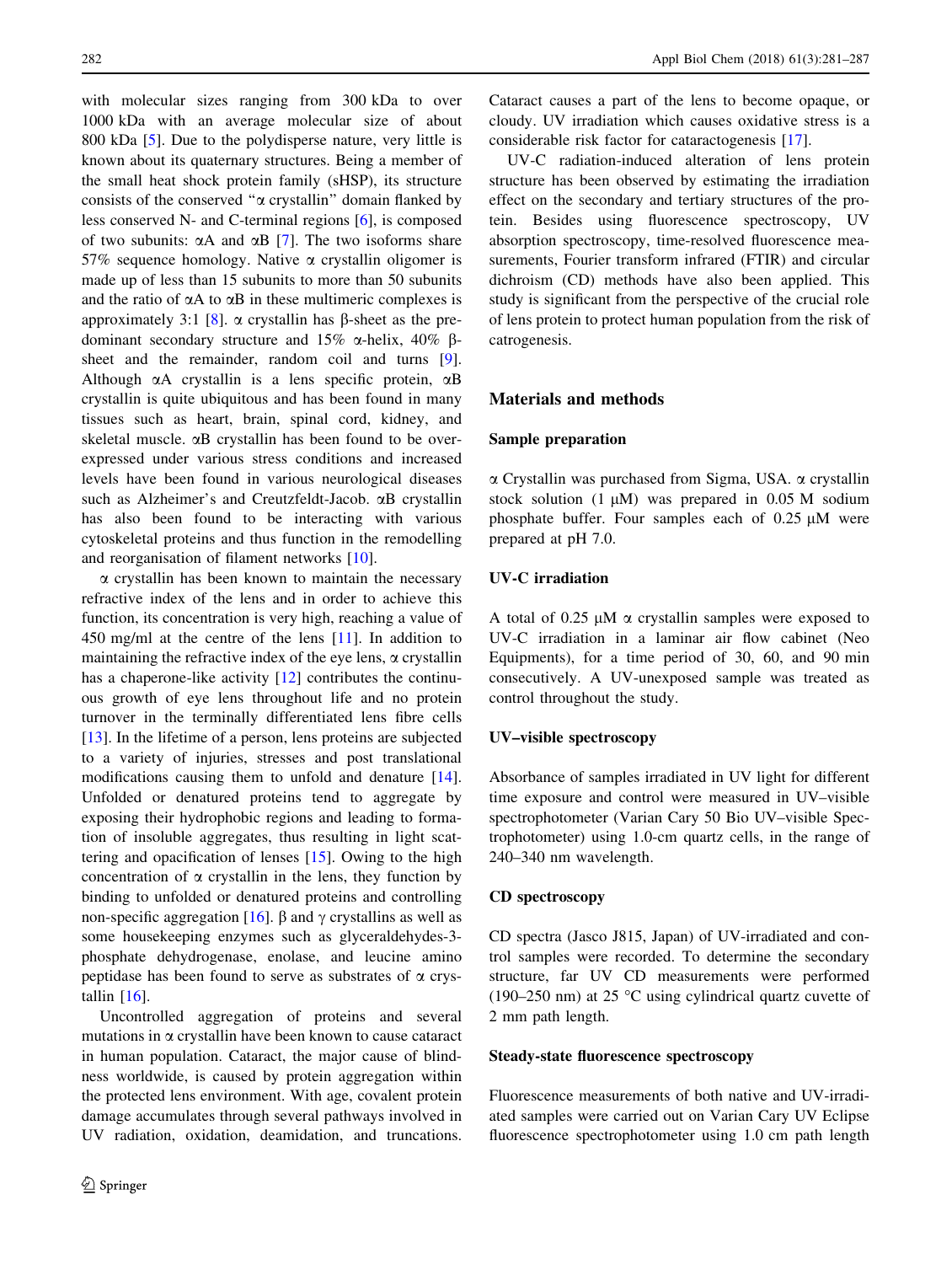cuvette at  $25^{\circ}$ C. The excitation and emission slit widths were set at 5.0 nm. The sample was excited at 270 nm and the emission spectrum was recorded at 300–400 nm.

# Time-resolved fluorescence spectroscopy (TCSPC)

Fluorescence lifetime measurements (TCSPC) were performed using the HORIBA time-correlated single-photon counting. UV-irradiated  $\alpha$  crystallin samples were excited using a Nano LED pulsed laser [\[18](#page-5-0)]. Excitation was set at 270 nm and emission at 340 nm wavelength. The instrument response function (IRF) was obtained and calibrated using Ludox (Sigma, USA) suspension.

## FTIR spectroscopy

FTIR spectra were recorded using a Perkin Elmer Spectrum 100 spectrometer equipped with a germanium attenuated total reflection (ATR) plate at 297 K using the ATR method at a resolution of 4  $cm^{-1}$ , in aqueous solutions. For each spectrum, five scans were recorded. Fourier self-deconvolution (FSD) was used to estimate the number, position, and width of the component bands across 1600 to 1700  $\text{cm}^{-1}$  for Amide I region [[19\]](#page-5-0). Further insights into secondary structural contents were determined from the component bands using second order derivative method. Data analysis was performed using Origin Lab (Northampton, USA) and EFTIR (Madison, USA). We considered the Amide I region  $(1600-1700 \text{ cm}^{-1})$  for its predominance in the protein's secondary structures [\[20](#page-5-0)].

## Results

#### UV–visible spectroscopy

UV visible spectroscopy is used to detect changes in extinction coefficients due to molecular rearrangements and electronic transitions [\[21](#page-5-0)]. Herein, we have investigated the structural perturbations of the lens protein  $\alpha$ crystallin due to extensive exposure to UV-C irradiation. Firstly, the increase in the extinction value indicated by absorbance helped us to validate the conformational change in the lens protein, upon exposing UV rays [\[22](#page-5-0)]. Secondly, UV–Vis absorption profile indicated the formation of aggregates in the protein, characterized by increasing absorbance maxima at 280 nm [[23\]](#page-5-0). Time-scale exposures of the lens protein to UV-C irradiations were increased gradually (Fig. 1), in the range of 30–90 min duration, increasing absorbance value being indicative of conformational alteration.



Fig. 1 UV–visible absorption profile of native and UV-C irradiated  $\alpha$ crystallin sample with increasing UV-C exposure from (I) 0 min, (II) 30 min (III) 60 min to (IV) 90 min

#### Conformational change by CD spectroscopy

Circular Dichroism studies help us to determine the secondary structure of a protein, on a quantitative and qualitative basis [[24\]](#page-5-0). CD spectroscopy of native and UV-C irradiated  $\alpha$  crystallin were performed to study the alteration in secondary structure of the lens protein. UV-C irradiation induced a substantial modification in the  $\beta$  sheet content of the protein (Fig. 2), was observed with a sharp decrease in the peak region at 218 nm compared to native one.  $\beta$  sheet composition changed from 28 to 26% from native state to UV-C irradiated  $\alpha$  crystallin. The results have been expressed as MRE (Mean Residual Ellipticity) in deg cm<sup>2</sup> dmol<sup>-1</sup>, which is given by MRE (mdeg) =  $\theta_{\rm obs}/(10 n \cdot c \cdot l)$ .



Fig. 2 CD spectroscopy profile of native and UV-C irradiated  $\alpha$ crystallin  $(0.25 \mu M)$  with increasing exposure of UV-C irradiation from  $(I)$  0 min,  $(II)$  30 min and  $(III)$  90 min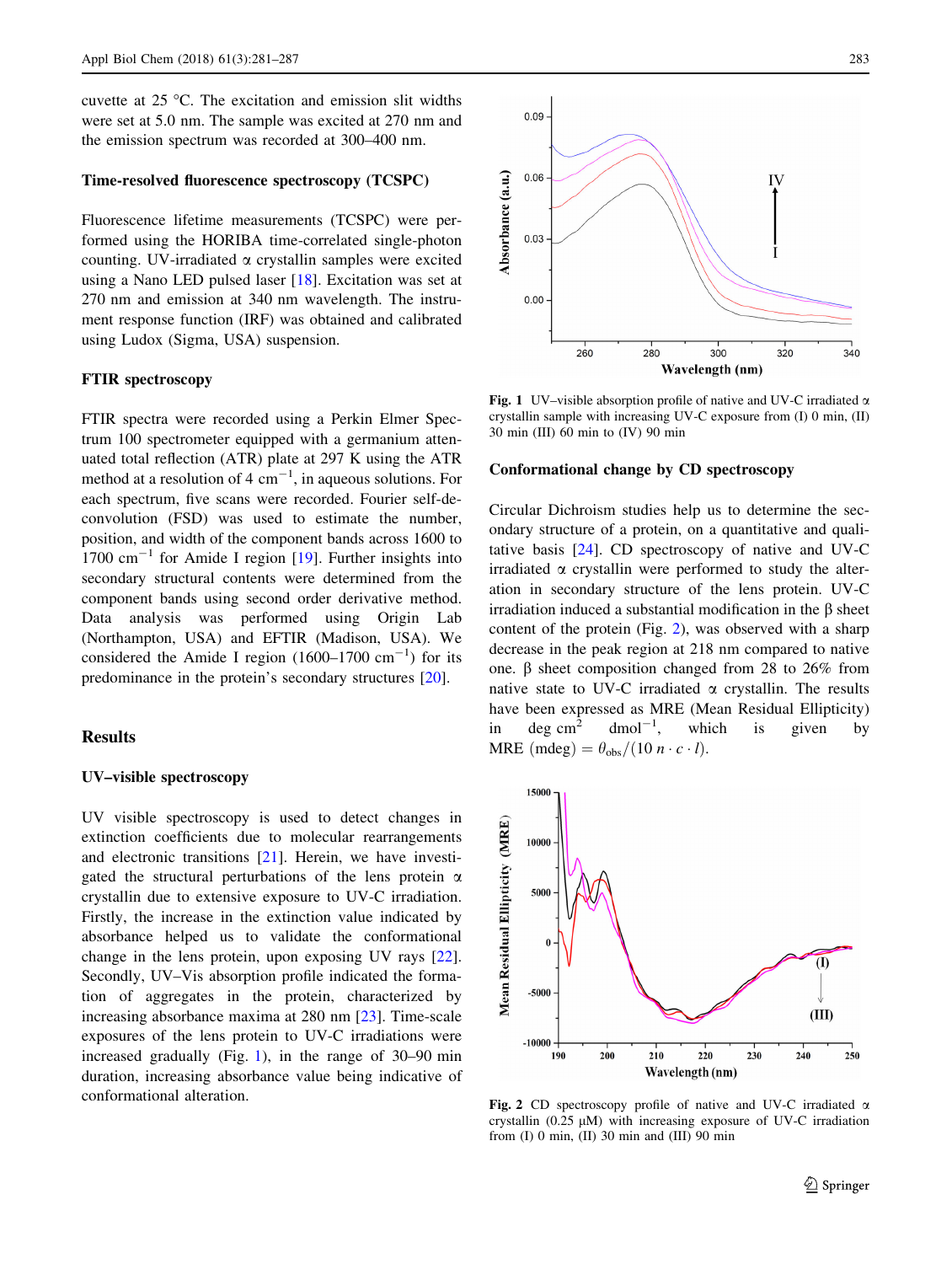

Fig. 3 Steady-state fluorescence spectrum of native and UV-C irradiated  $\alpha$  crystallin (0.25  $\mu$ M) with increasing exposure of UV-C irradiation from (I) 0 min, (II) 30 min, (III) 60 min and (IV) 90 min. Fluorescence intensity of Tryptophan residues decreased with increasing exposure of UV-C irradiation



Fig. 4 Lifetime decay profile of native and UV-C irradiated  $\alpha$ crystallin with increasing exposure of UV-C irradiation from (I) 0 min, (II) 30 min, (III) 60 min and (IV) 90 min. A significant decrease in the lifetime of Tryptophan residues from was noted native to 90th minute of UV-C irradiation

Here  $\theta_{obs}$  is the observed ellipticity in milli degrees, c is the concentration of protein in Mol  $L^{-1}$ , l is the length of the light path in centimetres and  $n$  is the number of peptide bonds [[25\]](#page-5-0).

# Steady-state fluorescence spectroscopy

The structural modification of tertiary system of a protein maybe determined by fluorescence spectroscopic measurements  $[26]$  $[26]$ .  $\alpha$  crystallin contains 2 tryptophan (Trp) residues in its two subunits,  $Trp 9$  in  $\alpha$ A subunit,  $Trp 9$  and Trp 60 in  $\alpha$ B subunit [\[27](#page-5-0)]. The tryptophan residues absorb UV radiation which imparts damaging effects on the lens protein by photo oxidation of Tryptophan to N-formylkynurenine (NFK), known to act as a photosensitizer [\[28](#page-5-0)], which is capable of generating reactive oxygen species (ROS) and free radicals, specifically quenching tryptophan fluorescence [\[29](#page-5-0)]. The reactive oxygen species accumulation may cause cross-linking of the protein leading to aggregation. Figure 3 shows gradual decrease in fluorescence intensity of Tryptophan residue with increasing doses of UV-C irradiation. These results were supported by a blue-shift of the emission wavelength of fluorescence spectra by 5 nm. These results evidenced distinct changes in the tertiary structure of the lens protein  $\alpha$  crsytallin, due to UV-C irradiation induced photochemical damage [\[30](#page-6-0)].

## Time-resolved fluorescence spectroscopy (TCSPC)

Time-resolved fluorescence measurements were carried out to investigate the relaxation time for Tryptophan residue in UV-C irradiated  $\alpha$  crystallin (Fig. 4). The lens protein  $\alpha$ crystallin possesses 3 tryptophan residues [[31\]](#page-6-0), which upon extensive UV-C exposure, had a faster decay compared to native protein samples (Table 1), which decreased from 7.9 to 6.0 ns. These changes, in correlation with the steadystate fluorescence measurements confirmed the change in tertiary structural conformation of the lens protein, upon UV-C irradiation.

### Fourier transform infrared (FTIR) measurements

Proteins are biological macromolecules, which contain certain structural components such as  $\alpha$  helix,  $\beta$  sheet. [\[32](#page-6-0)].

Table 1 Secondary structural component analysis of native and UV-C irradiated  $\alpha$  crystallin with increasing exposure of UV-C irradiation from (I) 0 min, (II) 30 min to (III) 90 min

| Sample<br>Protein | Secondary structural component analysis by circular dichroism spectroscopy |                        |  |  |
|-------------------|----------------------------------------------------------------------------|------------------------|--|--|
|                   | $\alpha$ -Helix $(\% )$                                                    | $\beta$ -sheet $(\% )$ |  |  |
| Native            | 17.7                                                                       | 28.58                  |  |  |
| 30 min            | 18.71                                                                      | 26.38                  |  |  |
| 60 min            | 11.53                                                                      | 26.83                  |  |  |
| 90 min            | 4.11                                                                       | 28.13                  |  |  |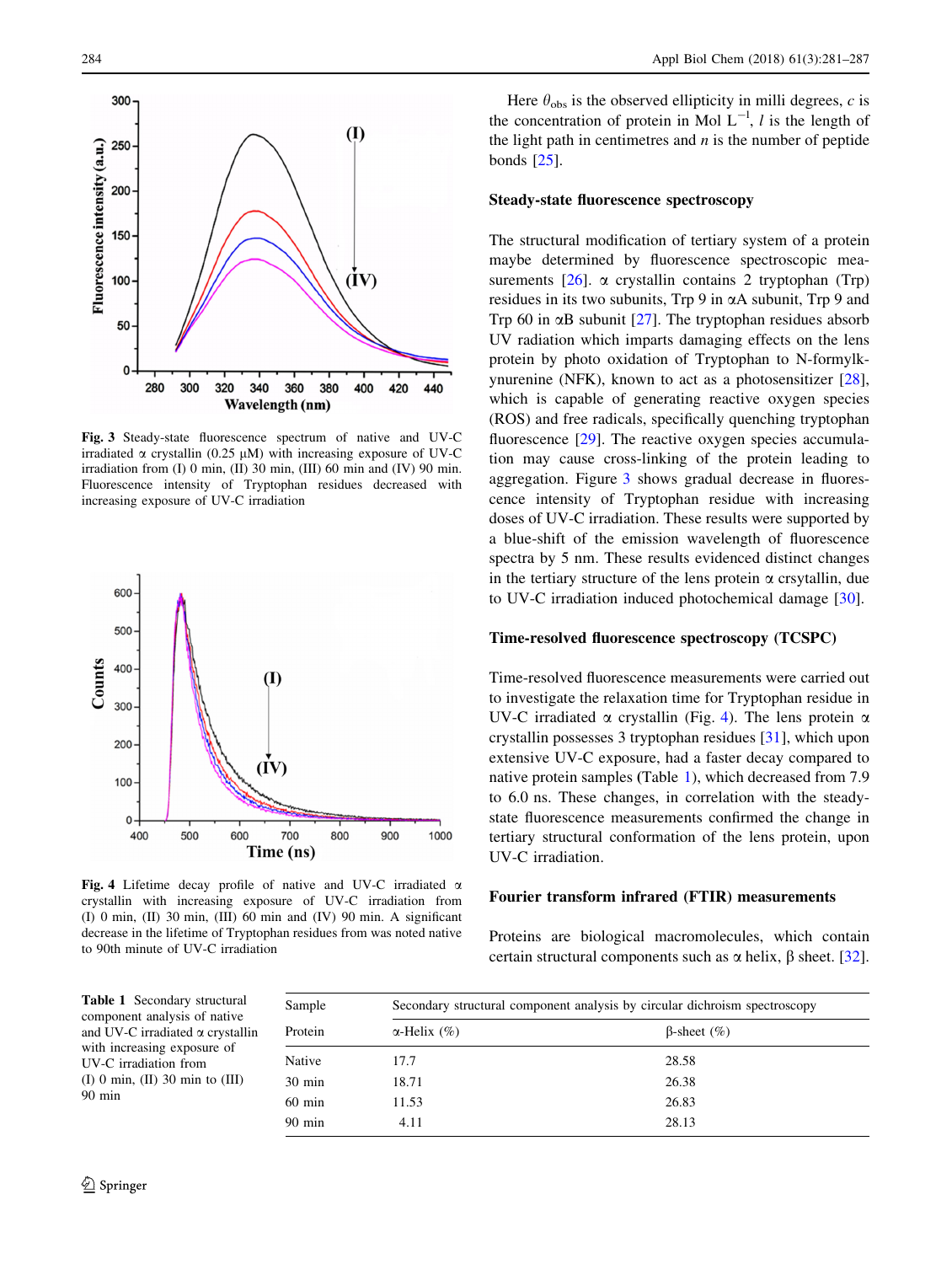

Fig. 5 FTIR profile of native and irradiated  $\alpha$  crystallin with increasing exposure of UV-C irradiation at (I) 0 min, (II) 30 min, (III) 60 min and (IV) 90 min

FTIR measurement is a powerful tool which quantitatively estimated the alteration of the secondary structure of the lens protein a crystallin upon UV-C exposure. Data analysis was performed using Origin Lab (Northampton, USA) and EFTIR (Madison, USA). We considered the Amide I

Table 3 Alteration in  $\alpha$  helix and  $\beta$  sheet content of native and UV-C irradiated  $\alpha$  crystallin from 0 min to 90 min, obtained from FTIR spectroscopy in the Amide I region  $(1600-1700 \text{ cm}^{-1})$ 

| Sample           | Amide I region $(1600-1700 \text{ cm}^{-1})$ |             |                       |
|------------------|----------------------------------------------|-------------|-----------------------|
| Protein          | $\alpha$ -Helix $(\% )$                      | <b>FWHM</b> | $\beta$ -sheet $(\%)$ |
| Native           | 14.51                                        | 193.52      | 36.75                 |
| $30 \text{ min}$ | 17.27                                        | 95.06       | 32.60                 |
| $60 \text{ min}$ | 15.52                                        | 90.72       | 31.11                 |
| $90$ min         | 4.71                                         | 83.8        | 10.10                 |

region  $(1600-1700 \text{ cm}^{-1})$  for its predominance in the protein's secondary structures [\[31](#page-6-0)].

The FTIR curves were deconvoluted and further narrow peaks were obtained by 2nd order derivative method (Fig. 5). The integrated area values have been correspondingly reported in percentages [[33\]](#page-6-0). At low exposure (30 min) to UV-C rays, the lens protein was dominant in  $\beta$ sheet structural content, however, gradually when UV-C exposure time increased to 90 min, the protein almost lost its native state and the  $\beta$  sheet content decreased to 10% from 36% in the native state (Table 2). Full Width Half Maxima (FWHM) is a parameter which is used to detect the broadness and narrowness of the IR spectra peaks. FWHM of pure water is around 294  $cm^{-1}$ .

When native  $\alpha$  cyrstallin was dissolved in sodium phosphate buffer, the FWHM value markedly narrowed to 83.8, from  $193.5 \text{ cm}^{-1}$  indicating the peak shifting in amide bonds which further indicates the denaturing and disrupting effects on the amide bond vibrations [\[33](#page-6-0)] in presence of increasing UV-C irradiations (Table 3).

## **Discussion**

This study indicates the structural modification of  $\alpha$  crystallin could be altered by the exposure of UV-C irradiation. UV-C-irradiation to native  $\alpha$  crystallin resulted in disruption of ordered structure of the protein molecules, which may be implicated as structural perturbations like crosslinking as well as aggregation of the polypeptide chains. The effect on Tryptophan residues in  $\alpha$  crystallin by UV-C irradiation may be one of the events that trigger the

Table 2 Alteration of excited state life time of Tryptophan in native and UV-C irradiated  $\alpha$ crystallin with exposure in the range of 0–90 min

| Sample           | $\tau_1$ (ns) | $\tau_2$ (ns) | $\tau_3$ (ns) | $\tau_4$ (ns) | $\tau_{\text{average}}$ (ns) | $\chi^2$ (Chi-square) |
|------------------|---------------|---------------|---------------|---------------|------------------------------|-----------------------|
| Native           | 0.783         | 2.75          | 21.8          | 6.37          | 7.92                         | 1.027                 |
| $30 \text{ min}$ | 0.671         | 2.34          | 18.6          | 6.11          | 6.92                         | 1.028                 |
| $60 \text{ min}$ | 0.678         | 2.32          | 17.9          | 6.22          | 6.77                         | 0.996                 |
| $90 \text{ min}$ | 0.0968        | 0.692         | 2.25          | 21            | 6.01                         | 1.119                 |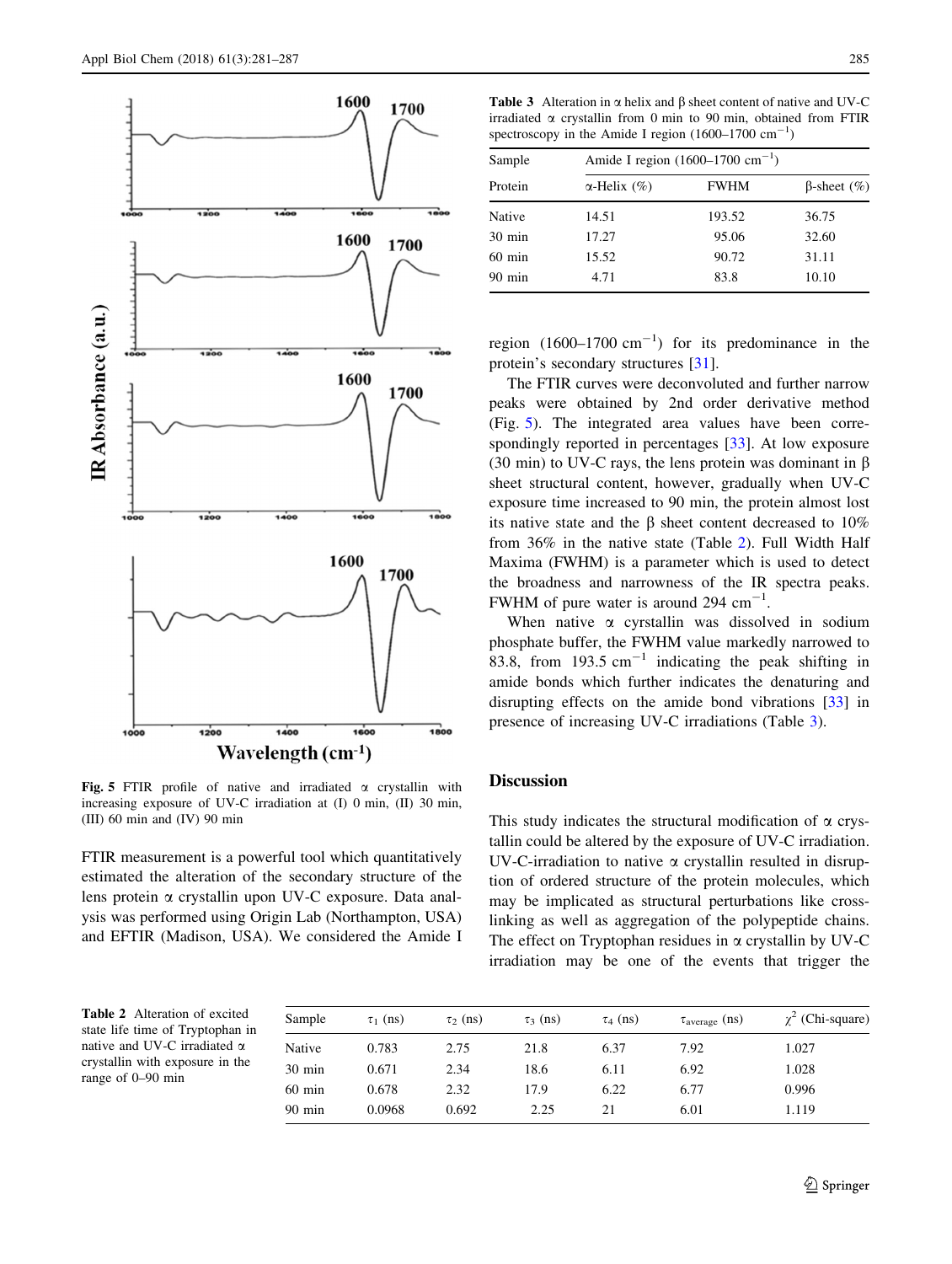<span id="page-5-0"></span>increased oxidation of acid residues in the protein. The structural change due to UV-C irradiation was detected primarily by UV–visible spectroscopy, whereas the changes in secondary structure of  $\alpha$  crystallin were confirmed by circular dichroism spectroscopy study indicating marked changes in  $\beta$ -sheet structure with increasing exposure UV-C irradiation primarily at 90 min. The fluorescence spectra analysis revealed that UV-C-irradiation caused changes in the tryptophan microenvironment observed by a change in intensity level of  $\alpha$  crystallin. Fluorescence lifetime of tryptophan residue of  $\alpha$  crystallin (determined by TCSPC technique) was observed to be significantly decreased from 7.92 to 6.01 ns in presence of UV-C irradiation. The FTIR study further confirmed the change in secondary structure as was evident from the altered content of  $\alpha$ -helix and  $\beta$ -sheet structure when exposed to 90 min of UV irradiation exposure compared to the native structure. To summarize, this work divulges the structural alteration in lens protein by the exposure to UV-C irradiation which may have significant impact on its biological function.

Acknowledgments We are grateful to World Bank-ICZMP (54- ICZMP/3P), DST (FIST), UGC-CAS, UGC-UPE, and DBT-IPLS, Government of India for providing the instrumental facility in the Department of Biochemistry, Calcutta University. Turban Kar thanks to UGC-DAE Consortium for Scientific Research, New Delhi, India, for providing the financial assistance in the form of grants and fellowships.

#### References

- 1. Ikehata H, Ono T (2011) The mechanisms of UV mutagenesis. J Radiat Res 52(2):115–125
- 2. Protic´-Sabljic´ M, Tuteja N, Munson PJ, Hauser J, Kraemer KH, Dixon K (1986) UV light-induced cyclobutane pyrimidine dimers are mutagenic in mammalian cells. Mol Cell Biol 6(10):3349–3356
- 3. Birben E, Sahiner UM, Sackesen C, Erzurum S, Kalayci O (2012) Oxidative stress and antioxidant defense. World Allergy Organ J 5(1):9
- 4. Wu JWR, Kao CY, Lin LTW, Wen WS, Lai JT, Wang SSS (2013) Human  $\gamma$ D-crystallin aggregation induced by ultraviolet C irradiation is suppressed by resveratrol. Biochem Eng J 78:189–197
- 5. Horwit J, Bova MP, Ding L, Haley DA, Stewart PL (1999) Lens a-crystallin: function and structure. Eye 13:403–408
- 6. Peschek J, Braun N, Franzmann TM, Georgalis Y, Haslbeck M, Weinkauf S, Buchner J (2009) The eye lens chaperone a-crystallin forms defined globular assemblies. PNAS 106(32):13272–13277
- 7. Bhagyalaxmi SG, Srinivas PNBS, Barton KA, Kumar KR, Vidyavathi M, Petrash JM, Padma T (2009) A novel mutation (F71L) in aA-crystallin associated with age-related cataract results in defective chaperone-like function despite unaltered structure. Biochim Biophys Acta 1792(10):974–981
- 8. Horwitz J (2003) Alpha-crystallin. Exp Eye Res 76(2):145–153
- 9. Reddy GB, Kumar PA, Kumar MS (2006) Chaperone-like activity and hydrophobicity of a-crystallin. IUBMB Life 58(11):632–641
- 10. Posner M (2003) A comparative view of alpha-crystallins: the contribution of comparative studies to understanding function. Integr Comp Biol 43(4):481–491
- 11. Kingsley CN, Bierma JC, Pham V, Martin RW (2014)  $\gamma$ S-crystallin proteins from the antarctic nototheniidtoothfish: a model system for investigating differential resistance to chemical and thermal denaturation. J Phys Chem B 118(47):13544–13553
- 12. Horwitz J, Bova MP, Ding LL, Haley DA, Stewart PL (1999) Lens a-crystallin: function and structure. Eye 13:403–408
- 13. Bloemendal H, de Jon W, Jaenicke R, Lubsen NH, Slingsby C, Tardieu A (2004) Ageing and vision: structure, stability and function of lens crystallins. Prog Biophys Mol Biol 86(3):407–485
- 14. Welch WJ (1992) Mammalian stress response: cell physiology, structure/function of stress proteins, and implications for medicine and disease. Physiol Rev 72(4):1063–1081
- 15. Santhoshkumar P, Udupa P, Murugesan R, Sharma KK (2008) Significance of interactions of low molecular weight crystallin fragments in lens aging and cataract formation. J Biol Chem 283(13):8477–8485
- 16. Moreau KL, King JA (2012) Protein misfolding and aggregation in cataract disease and prospects for prevention. Trends Mol Med 18(5):273–282
- 17. Kumar AP, Reddy GB (2009) Modulation of a-crystallin chaperone activity: a target to prevent or delay cataract? IUBMB Life 61(5):485–495
- 18. Borkman RF, Douhal A, Yoshihara K (1993) Picosecond fluorescence decay in photolyzed lens protein  $\alpha$  crystallin. Biochemistry 32(18):4787–4792
- 19. Kong J, Shaoning YU (2007) Fourier transform infrared spectroscopic analysis of protein secondary structures. Acta Biochim Biophys Sin 39(8):549–559
- 20. Haiss W, Thanh NT, Aveyard J, Fernig DG (2007) Determination of size and concentration of gold nanoparticles from UV–Vis spectra. Anal Chem 79(11):4215–4221
- 21. Griebenow K, Laureano YD, Santos AM, Clemente IM, Rodrı´ guez L, Vidal MW, Barletta G (1999) Improved enzyme activity and enantioselectivity in organic solvents by methyl- $\beta$ -cyclodextrin. J Am Chem Soc 121(36):8157–8163
- 22. Cohen FB, Baillet G, Ayguavives TD, Garcia PO, Krutmann J, García PP, Reme C, Wolffsohn JS (2014) Ultraviolet damage to the eye revisited: eye-sun protection factor  $(E-SPF^{\circledR})$ , a new ultraviolet protection label for eyewear. Clin Ophthalmol 8:87–104
- 23. Schmid FX (2001) Biological macromolecules: UV–visible spectrophotometry. Wiley, New York
- 24. Greenfield NJ (2006) Using circular dichroism spectra to estimate protein secondary structure. Nat Protoc 1(6):2876–2890
- 25. Basak P, Pattanayak R, Bhattacharyya M (2015) Transition metal induced conformational change of heme proteins. Spectrosc Lett 48(5):324–330
- 26. Gabellieri E, Strambini GB (2006) ANS fluorescence detects widespread perturbations of protein tertiary structure in ice. Biophys J 90(9):3239–3245
- 27. Mafia K, Gupta R, Kirk M, Wilson L, Srivastava OP, Barnes S (2008) UV-A-induced structural and functional changes in human lens deamidated aB-crystallin. Mol Vis 14:234–248
- 28. Walrant P, Santus R (1974) N-formyl-kynurenine, a tryptophan photooxidationproduct, as a photodynamic sensitizer. Photochem Photobiol 19(6):411–417
- 29. Borkman RF (1977) Ultraviolet action spectrum for tryptophan destruction in aqueous solution. Photo chem Photobiol 26(2):163–166